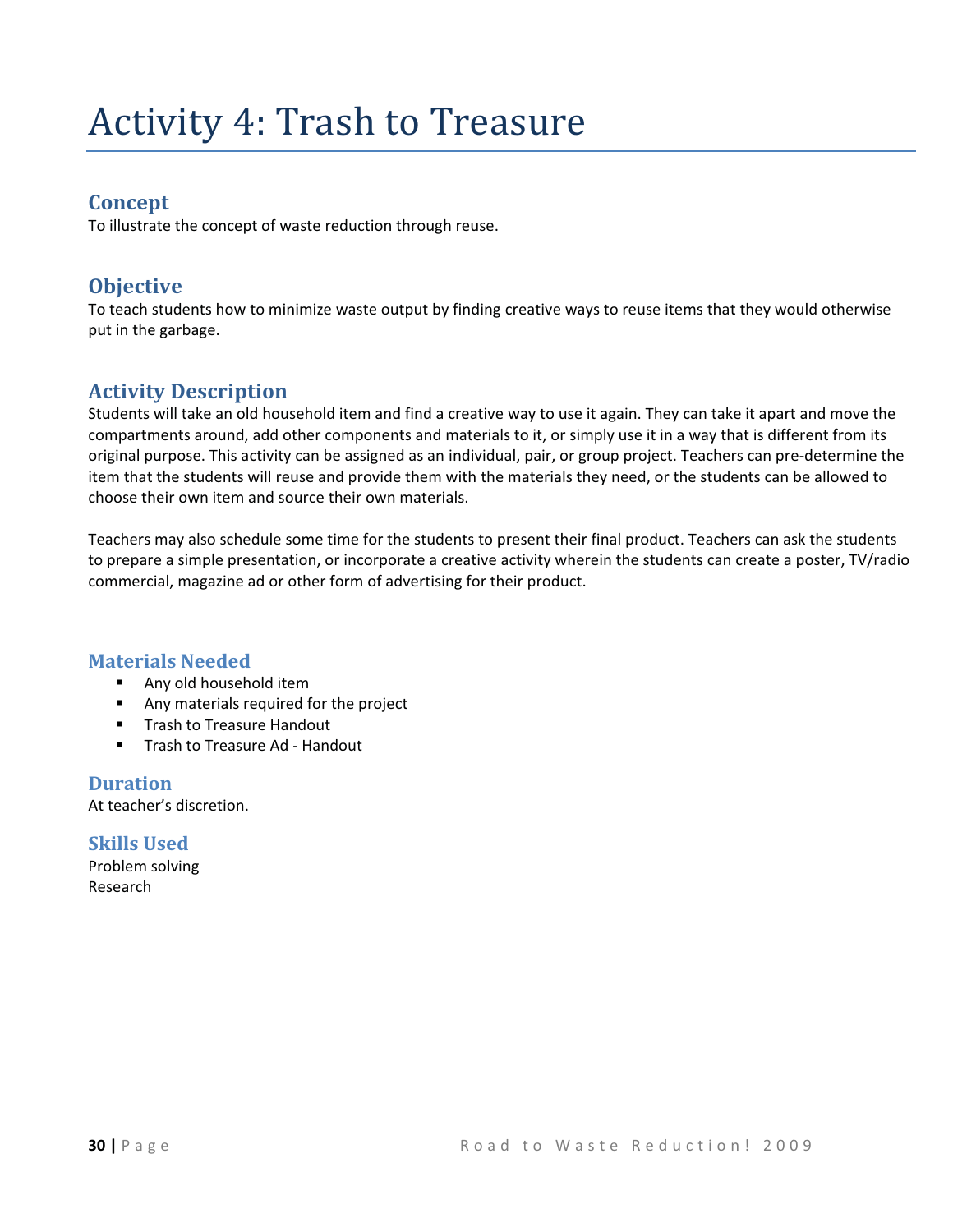# Trash to Treasure - Handout

Every year, British Columbians put tonnes of stuff in the landfills – everything from old furniture and clothes to broken binders and pencils. However, if we find a way to **reuse** the items we want to throw away, we could reduce the amount of garbage we throw out each year.



## **The Challenge**

Take an old item from home (or the item that your teacher gives you) and find a creative way to reuse it. **Remember:** the idea is to keep old items out of the garbage by finding another way to use them.

Try to make your end product **practical** so that you can actually use it (rather than leave it sitting somewhere, collecting dust).



### **Need ideas?**

The internet has tons of information on reusing old materials! Try searching for "reuse old stuff (or whatever item you chose to use)" and see what you can find!